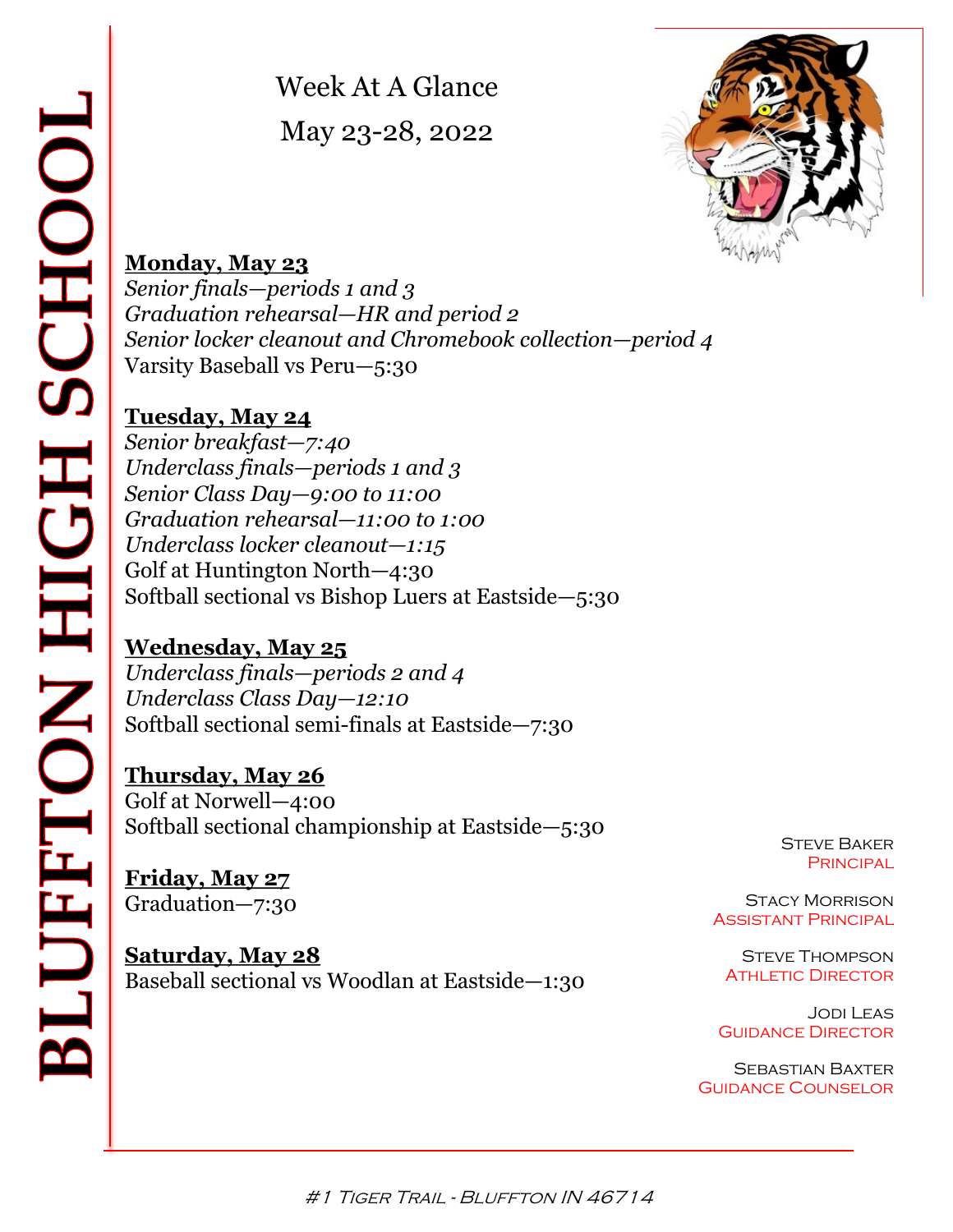### **COMING UP:**

Aug 4—Orientation Aug 10—First day of school

### **KEEP IN MIND:**

- All students must be enrolled online. If you have any questions regarding this, please call the high school office at 824-3724. Go to bhmsd.org/enroll. We have computers set up in the office, and are happy to help you complete your enrollment.
- If you wish to purchase student accident insurance, this is the link: [www.studentinsurance](http://www.studentinsurance-kk.com/)-kk.com
- Technology/Textbook fees are \$185 for the year (checks payable to BHMSD). Any accounts not paid in full (including tech fees, Chromebook damage fees, chargers, cases, lost library books, etc.) by December 15, 2021 will be sent to collections.
- **Virtual learning days will be on a modified 2-hour delay schedule:**

| <b>1st Period</b> | $9:40 - 10:40$  |
|-------------------|-----------------|
| Break             | $10:45 - 11:00$ |
| <b>2nd Period</b> | $11:05 - 12:05$ |
| Lunch             | $12:05 - 12:35$ |
| 3rd Period        | $12:35 - 1:35$  |
| <b>4th Period</b> | $1:40 - 2:40$   |
|                   |                 |

### **SENIOR INFORMATION:**

- All fees must be paid by graduation. If you have any questions about fees due, please see Mrs. Brinneman.
- The dress code for Class Day and Graduation is Formal. This means dress pants, collared shirt, and dress shoes for boys. A tie is nice, but not required. For the ladies, dresses/skirts, or dress pants. No tennis shoes or flip flops are allowed. If you have questions about the dress code, please see Mrs. Brinneman.
- Please continue to check scholarships on the bhmsd.org website.